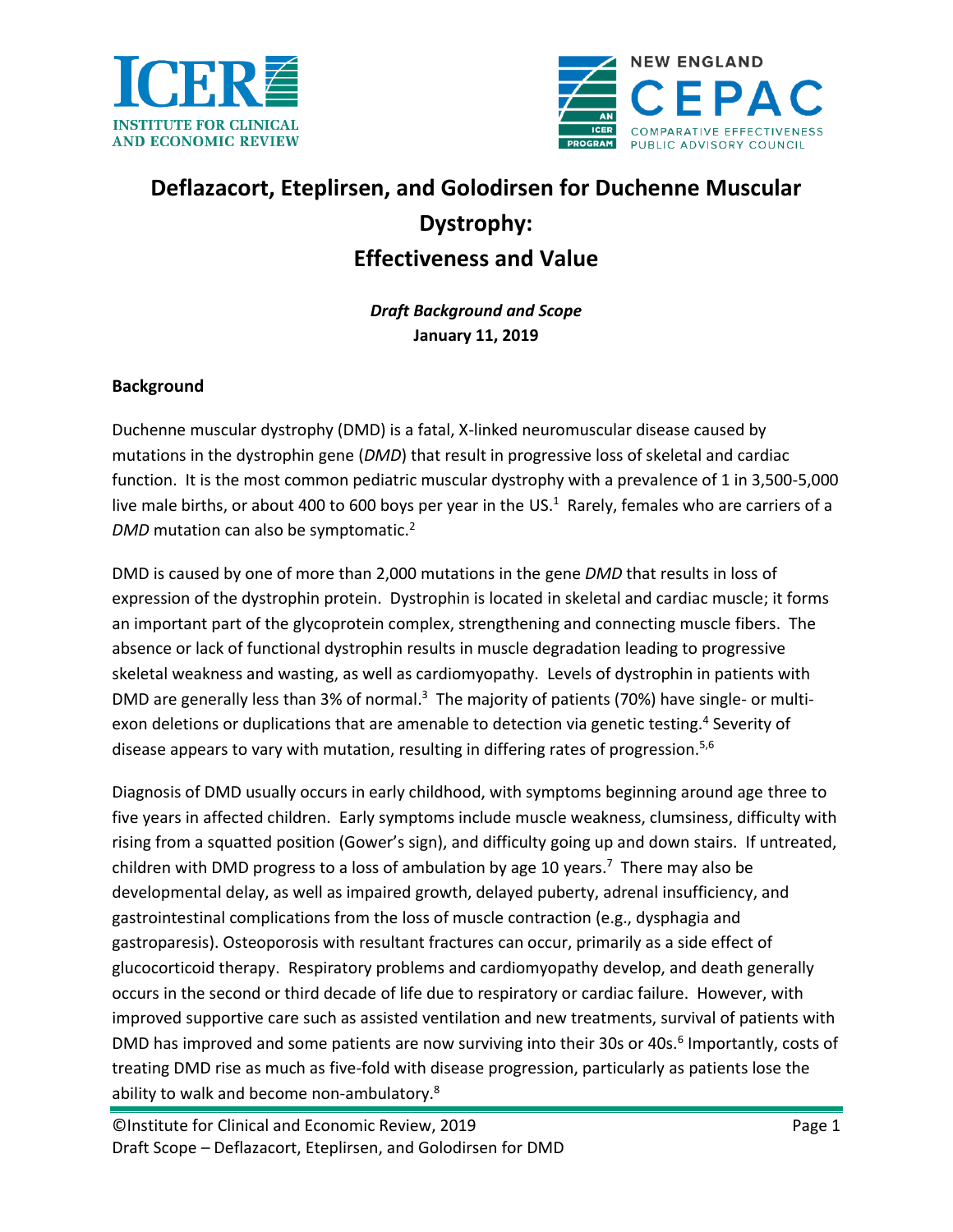## *Quality of life*

DMD affects patient and caregiver quality of life in a variety of ways. Scores on health-related quality of life surveys for children with DMD are worse than that of healthy children and children with other chronic illnesses, particularly for physical function.<sup>[9,](#page-12-8)[10](#page-12-9)</sup> Arm function, in particular, significantly influences quality of life. $^{11}$  $^{11}$  $^{11}$  Surprisingly however, studies of DMD patients and caregivers have suggested that although physical quality of life declines with disease progression, scores on social functioning, mental health, and vitality remain fairly stable throughout the disease course.[12](#page-12-11) Most caregivers perceived those they cared for to be at least somewhat happy and in good to excellent health regardless of the patient's physical status, though caregiver burden was high.<sup>[9,](#page-12-8)[13](#page-12-12)</sup> Additionally, a review of quality of life studies suggests that DMD patients have a complex quality of life profile that may not be fully captured by current standard quality of life and healthrelated quality of life tools. $14$ 

## *Management of DMD*

Care of patients with DMD is multidisciplinary, and services needed are based on disease stage (early ambulatory, late ambulatory, early non-ambulatory, late non-ambulatory). Depending on the patient's needs and disease manifestations, the disease-management team may include neuromuscular specialists, other physicians (e.g., orthopedic surgeons, cardiologists, pulmonologists, gastroenterologists, and endocrinologists), physical and occupational therapists, speech language pathologists, orthotists, psychologists, social workers, and others. Management of DMD involves supportive therapies and medication. Early initiation of treatment has been associated with prolonged ambulation, decreased contractures and deformities, and prolonged function and participation in activities of daily living.<sup>[6,](#page-12-5)[15](#page-12-14)</sup> Early screening and treatment for respiratory and cardiac complications can also improve quality of life and prolong survival.<sup>[16](#page-12-15)</sup>

# **Medications**

Corticosteroids are the mainstay of therapy for DMD. Steroids are usually begun early in the disease course, prior to substantial physical decline. Randomized trials show that treatment with prednisone or prednisolone improves muscle strength and function, and delays loss of ambulation.<sup>[15](#page-12-14)</sup> Steroids have also been shown to possibly slow the development of scoliosis or lessen the need for scoliosis surgery,<sup>[17,](#page-12-16)[18](#page-12-17)</sup> improve pulmonary function,<sup>[19](#page-13-0)[,20](#page-13-1)</sup> delay the onset of cardiomyopathy,<sup>[21,](#page-13-2)[22](#page-13-3)</sup> and decrease mortality.<sup>[23](#page-13-4)</sup> However, treatment side effects include weight gain, hirsutism, osteoporosis and fractures, and cataracts. The optimal length of treatment with corticosteroids is currently not known.

Deflazacort (Emflaza®, PTC Therapeutics) is a newer corticosteroid that was approved by the US Food and Drug Administration (FDA) for treatment of DMD in February 2017. Studies have shown that treatment with deflazacort offers similar benefits to that of DMD patients treated with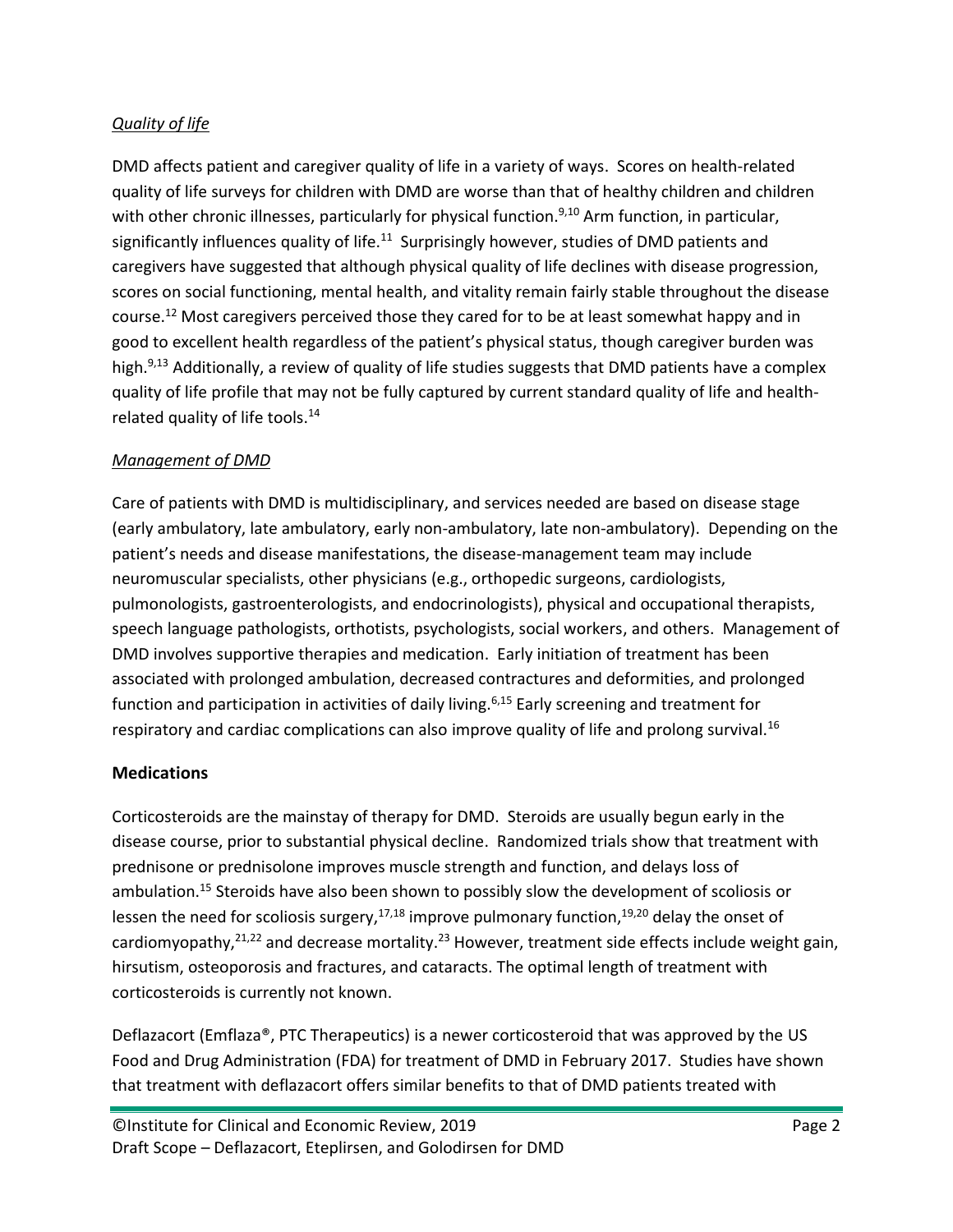prednisone<sup>[24](#page-13-5)</sup>, but may be associated with less weight gain.<sup>[25](#page-13-6)</sup> However, deflazacort also may be associated with an increased risk of cataracts compared with prednisone.<sup>[20](#page-13-1)[,24](#page-13-5)</sup>

# *Exon-skipping therapy*

In patients with DMD, mutations in the exons (regions that code for the dystrophin protein) gene *DMD* cause misalignments in the transcription reading frame that lead to nonfunctional or absent dystrophin (Figure 1a). As part of RNA synthesis, exons are connected together to generate messenger RNA that encodes dystrophin, and mutations in a single exon can disrupt all downstream synthesis of protein if the reading frame is disrupted. Exon-skipping therapies are anti-sense oligonucleotides (AON) that can shade mutated exons from being transcribed, which allows downstream exons to be transcribed in the correct reading frame. The remaining exons form a shortened messenger RNA that encodes a shortened but partially functional dystrophin protein (Figure 1b). Animal models and anecdotal data suggest that restoration of small amounts of dystrophin (between 2-4% of normal) may be beneficial in slowing progression of the disease.<sup>[26,](#page-13-7)[27](#page-13-8)</sup>



**Figure 1a. Exon Deletion Causing Lack of Dystrophin Production in Duchenne Muscular Dystrophy**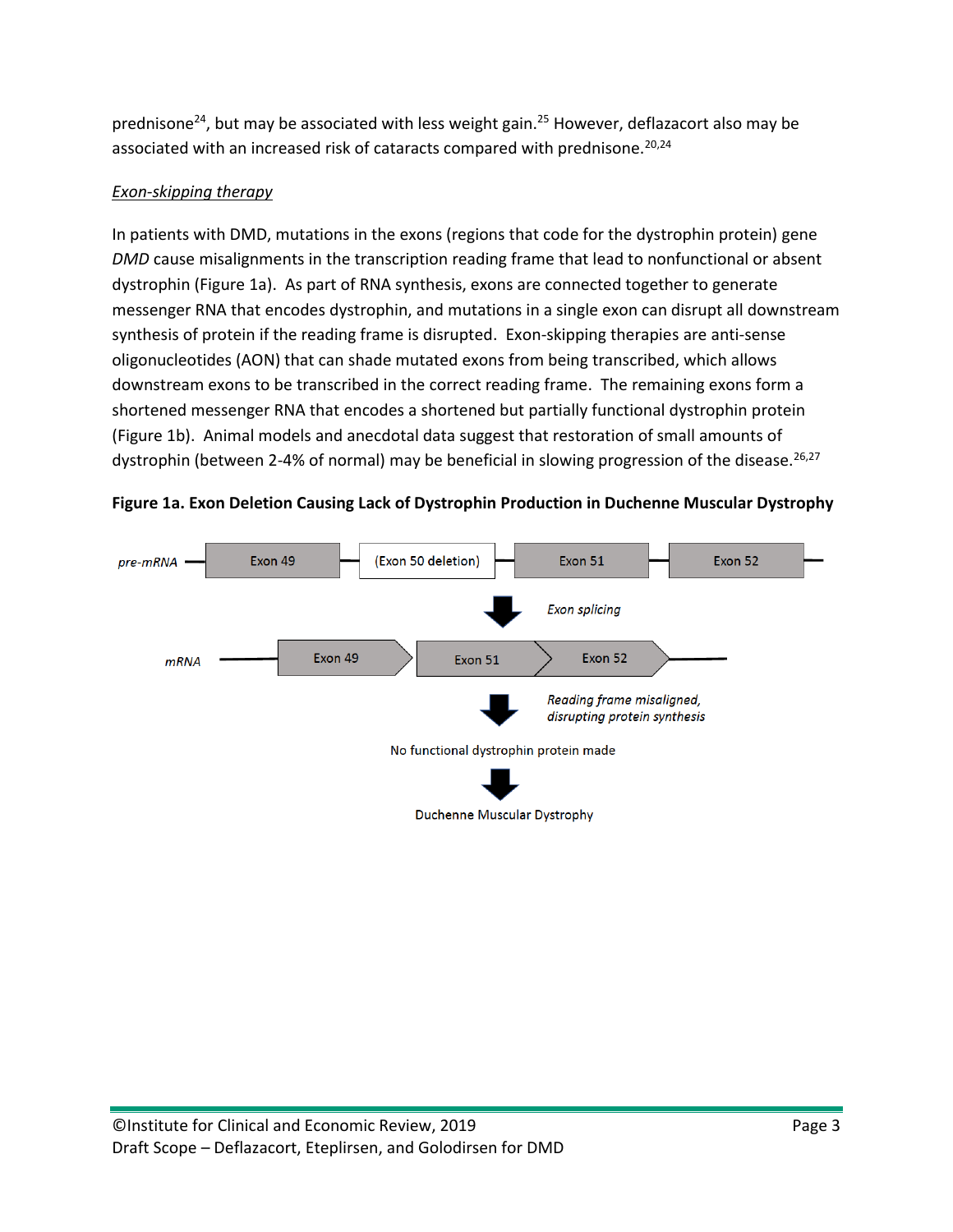

#### **Figure 1b. Exon-Skipping Therapy Leading to Shortened but Functional Dystrophin Production**

Potential alteration in DMD severity

Eteplirsen (Exondys 51®) was developed by Sarepta Therapeutics and was the first exon-skipping therapy for DMD to be approved by the US FDA in September 2016 for patients with mutations amenable to exon 51 skipping (about 13% of the DMD population). Eteplirsen is delivered by a weekly intravenous infusion. Patients receiving eteplirsen infusions had an increase in dystrophin in skeletal muscle. However, clinical benefit based on increased dystrophin levels has not yet been established.[28](#page-13-9)

Golodirsen (SRP-4053) is a new exon-skipping therapy developed by Sarepta Therapeutics for patients with mutations amenable to exon 53 skipping (estimated to be 9% of the DMD population[29](#page-13-10)). Based on a Phase I/II study, patients taking golodirsen for one year had a statisticallysignificant increase in dystrophin protein in skeletal muscle. Based on these results, golodirsen is under evaluation for accelerated approval by the US FDA, with an expected decision date in mid-2019.

Other avenues of treatment are being pursued, such as symptomatic therapies to target muscle degeneration, prevent fibrosis, inhibit myostatin, and reduce inflammation, as well as gene replacement therapy and other gene-altering therapies. However, such treatments have not yet been tested clinically.

DMD has a substantial impact on quality of life and survival. New and promising treatments are emerging; however, questions remain regarding the indications, timing, safety, acceptability, and how well the cost of drug treatment for DMD aligns with potential patient benefits. Therefore,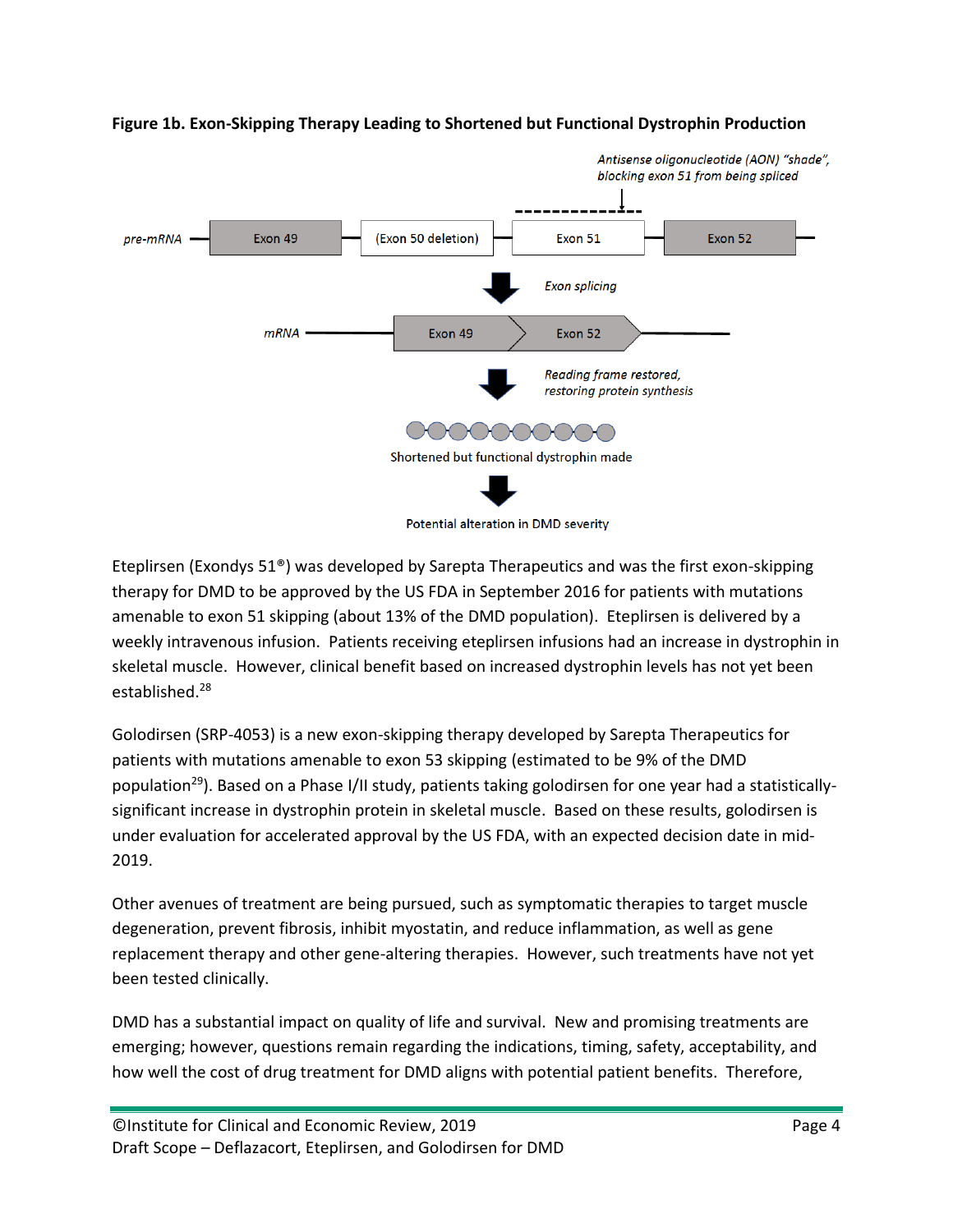stakeholders will benefit from a comprehensive review of the clinical evidence for deflazacort, eteplirsen, and golodirsen, and an analysis of their long-term cost-effectiveness.

## **Stakeholder Input**

This draft scoping document was developed with input from diverse stakeholders, including patients and their families, researchers, and manufacturers of the agents of focus in this review. This document incorporates feedback gathered during preliminary calls with stakeholders and open input submissions from the public. A final scoping document will be posted following a three-week public comment period. ICER looks forward to continued engagement with stakeholders throughout its review and encourages comments to refine our understanding of the clinical effectiveness and value of preventive treatments.

Patient groups were concerned that disease-related quality of life was not being adequately measured by current metrics, and that the lack of validated disease-specific quality of life measures, as well as a lack of natural history data, impaired the community's ability to accurately assess the value of treatment interventions. Additionally, concern was expressed that research studies did not include broad enough populations or outcomes that reflect real-world patient functional status, and that non-traditional sources of data, such as videos, may be important in capturing the full spectrum of treatment benefit. Parents described the physical, financial, and emotional tolls of caring for children with DMD, highlighting the barriers to accessing exon-skipping therapies, financial burdens outside of medical costs that are not covered by insurance (e.g., obtaining wheelchair-accessible transportation, costs of renovations to make their homes accessible, travel costs to access specialty care), and the anxiety, depression, and isolation that can result from caring for a child with a severe illness. Additionally, while they hoped that new breakthrough treatments would help improve quality of life for patients with DMD, particularly by improving functional status and independence, parents were also concerned about the potential side effects, durability, and high cost of such therapies. Pharmacy benefit managers discussed the mismatch between evidence of clinical benefit and drug pricing, particularly for the exon-skipping therapies, as a significant barrier to broader access and use of therapies. Manufacturers pointed out that evidence generation, particularly for novel therapies, is a dynamic and ongoing process and thus there will be inherent uncertainty in some outcomes, particularly long-term clinical outcomes. We will continue to gather input from relevant groups during the scoping process.

# **Report Aim**

This project will evaluate the health and economic outcomes of deflazacort, eteplirsen, and golodirsen for patients with DMD. We will assess these three treatments under an adaptation of the ICER value framework focused on treatments for serious, ultra-rare conditions because the assessment meets the following criteria: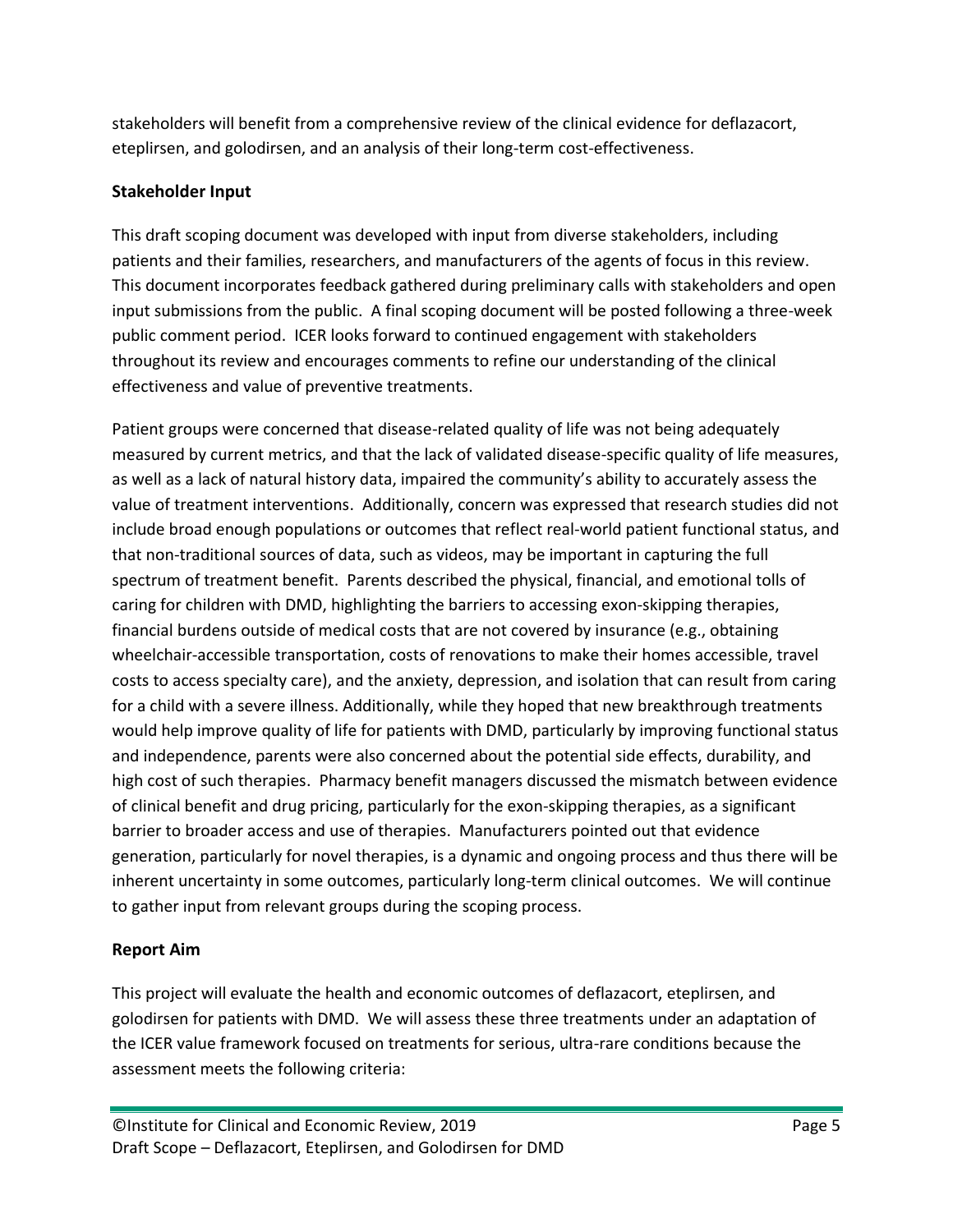- The eligible patient population for the treatment indication(s) included in the scope of the ICER review is estimated at fewer than approximately 10,000 individuals. $30,31$  $30,31$
- There are no ongoing or planned clinical trials of the treatments for a patient population greater than approximately 10,000 individuals.

Based on population studies, the prevalence of DMD in the United States is estimated to be 0.4 per 10,000 males, resulting in approximately 6,000 affected people in the US. $32$  The ICER value framework for ultra-rare conditions includes both quantitative and qualitative comparisons across treatments to ensure that the full range of benefits and harms – including those not typically captured in the clinical evidence such as innovation, public health effects, reduction in disparities, and unmet medical needs – are considered in the judgments about the clinical and economic value of the interventions.

## **Scope of Clinical Evidence Review**

The proposed scope for this assessment is described on the following pages using the PICOTS (Population, Intervention, Comparators, Outcomes, Timing, and Settings) framework. Evidence will be abstracted from randomized controlled trials and nonrandomized studies as well as high-quality systematic reviews; high-quality comparative cohort studies will be considered, particularly for long-term outcomes and uncommon adverse events. Our evidence review will include input from patients and patient advocacy organizations, data from regulatory documents, information submitted by manufacturers, and other grey literature when the evidence meets ICER standards (for more information, see [https://icer-review.org/methodology/icers-methods/icer-value](https://icer-review.org/methodology/icers-methods/icer-value-assessment-framework/grey-literature-policy/)[assessment-framework/grey-literature-policy/\)](https://icer-review.org/methodology/icers-methods/icer-value-assessment-framework/grey-literature-policy/).

All relevant evidence will be synthesized qualitatively or quantitatively. Wherever possible, we will seek out head-to-head studies of the interventions and comparators of interest. Data permitting, we will also consider combined use of direct and indirect evidence in network meta-analyses of selected outcomes. Full details regarding the literature search, screening strategy, data extraction, and evidence synthesis will be provided after the finalized scope in a research protocol published on the Open Science Framework website [\(https://osf.io/7awvd/\)](https://osf.io/7awvd/).

#### **Analytic Framework**

The general analytic framework for assessment of therapies for DMD is depicted in Figure 2.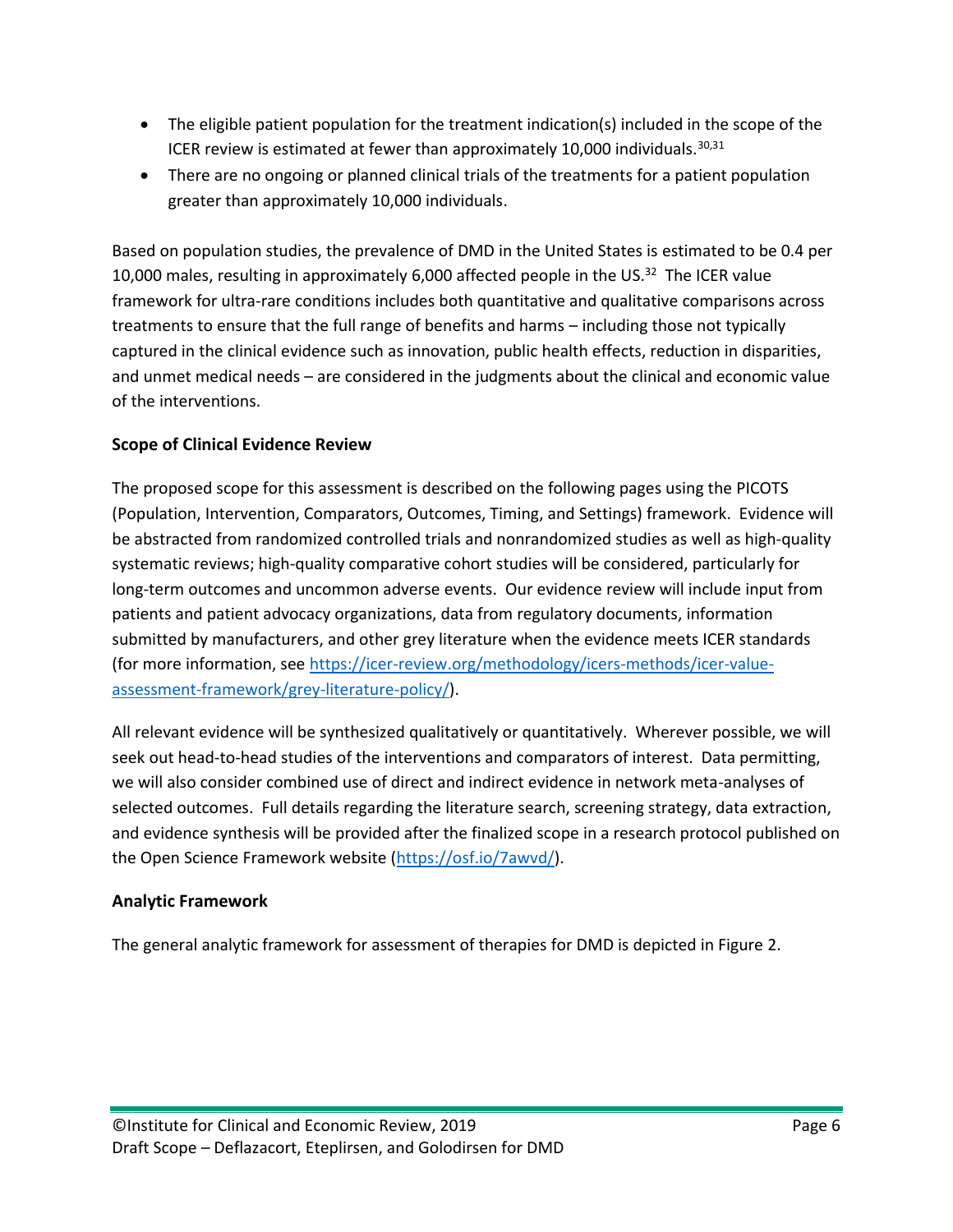#### **Figure 2. Analytic Framework: Therapies for DMD**



AE: adverse event, SAE: serious adverse event

The diagram begins with the population of interest on the left. Actions, such as treatment, are depicted with solid arrows which link the population to outcomes. For example, a treatment may be associated with specific health outcomes. Outcomes are listed in the shaded boxes; those within the rounded boxes are intermediate outcomes (e.g., dystrophin production), and those within the squared-off boxes are key measures of benefit (e.g., mobility). The key measures of benefit are linked to intermediate outcomes via a dashed line, as the relationship between these two types of outcomes may not always be validated. Curved arrows lead to the adverse events of treatment which are listed within the blue ellipsis.<sup>[33](#page-13-14)</sup>

#### *Populations*

Our review will focus on three populations, defined as follows:

- 1. All individuals with DMD. We will review evidence on the corticosteroid deflazacort in this population based on the FDA-approved indication.
- 2. All individuals with a mutation of the *DMD* gene amenable to exon 51 skipping. We will review evidence on eteplirsen in this population based on the drug's mechanism of action and FDA-approved indication for eteplirsen.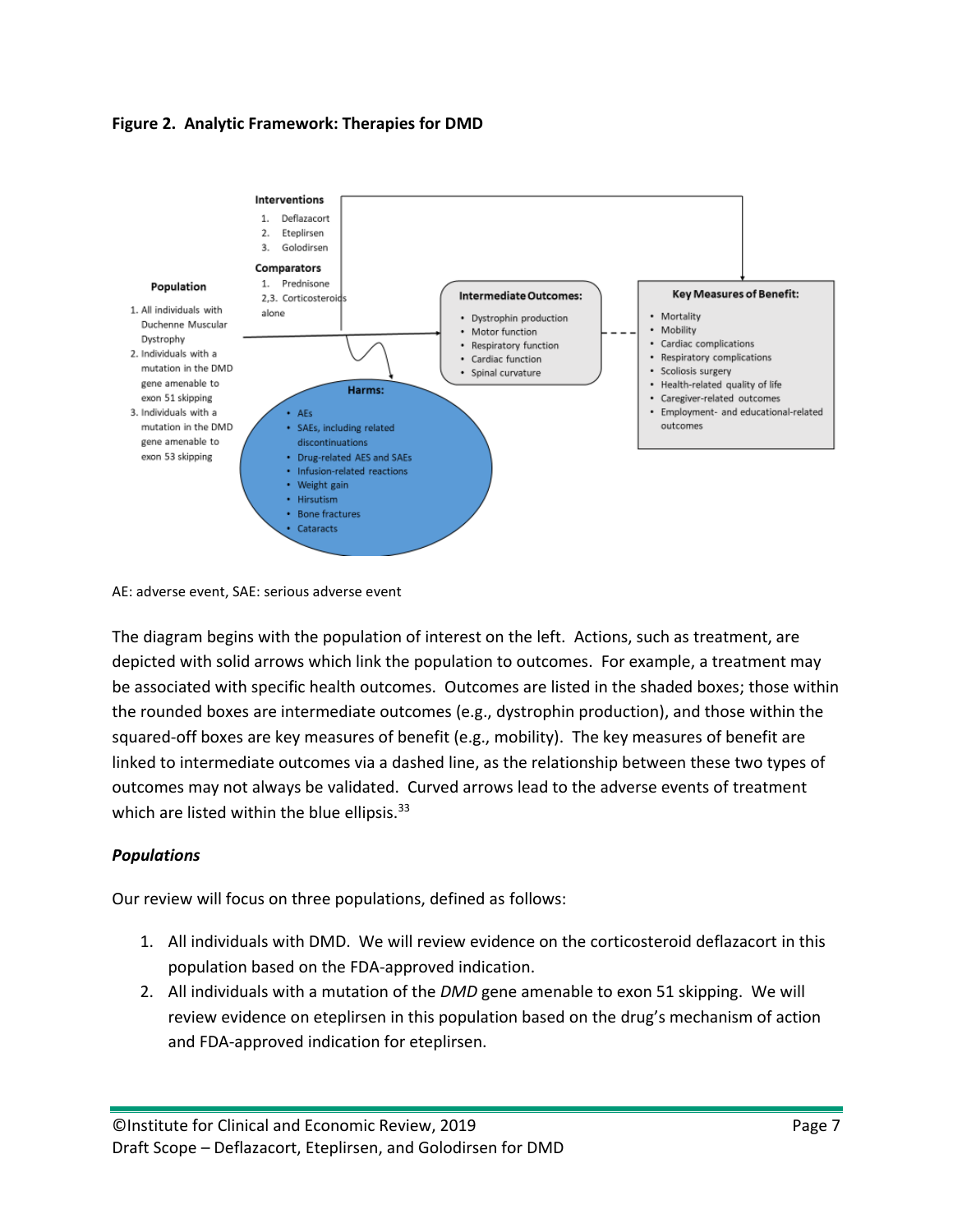3. All individuals with a mutation of the *DMD* gene amenable to exon 53 skipping. We will review evidence on the golodirsen based on the mechanism of action and clinical trial population.

#### *Interventions and Comparators*

The list of interventions was developed with input from patient organizations, researchers, manufacturers, and payers on which drugs to include. The full list of interventions is as follows:

- 1. For individuals who are candidates for deflazacort, we intend to compare deflazacort to prednisone.
- 2. For individuals who are candidates for eteplirsen, we intend to compare eteplirsen plus background corticosteroids (i.e., those used per standard care guidelines) to supportive care with corticosteroids alone.
- 3. For individuals who are candidates for golodirsen, we intend to compare golodirsen plus background corticosteroids to supportive care with corticosteroids alone.

#### *Outcomes*

We will seek information on a mix of clinical and patient-centered outcomes, as well as safety data.

The key outcomes of interest are:

- Mortality
- Mobility
- Cardiac issues (e.g., cardiomyopathy, arrythmias, and heart failure)
- Respiratory complications (e.g., dyspnea, respiratory failure, hospitalization due to pneumonia or atelectasis, respiratory-induced cardiac arrythmias)
- Health-related quality of life
- Caregiver burden (e.g., parent employment, home caregiving)
- Education and employment-related outcomes (e.g., ability to attend work or school)

We are also interested in evidence on intermediate and surrogate outcomes:

- Dystrophin production
- Motor function
- Respiratory function
- Cardiac function
- Spinal curvature

Safety outcomes of interest include: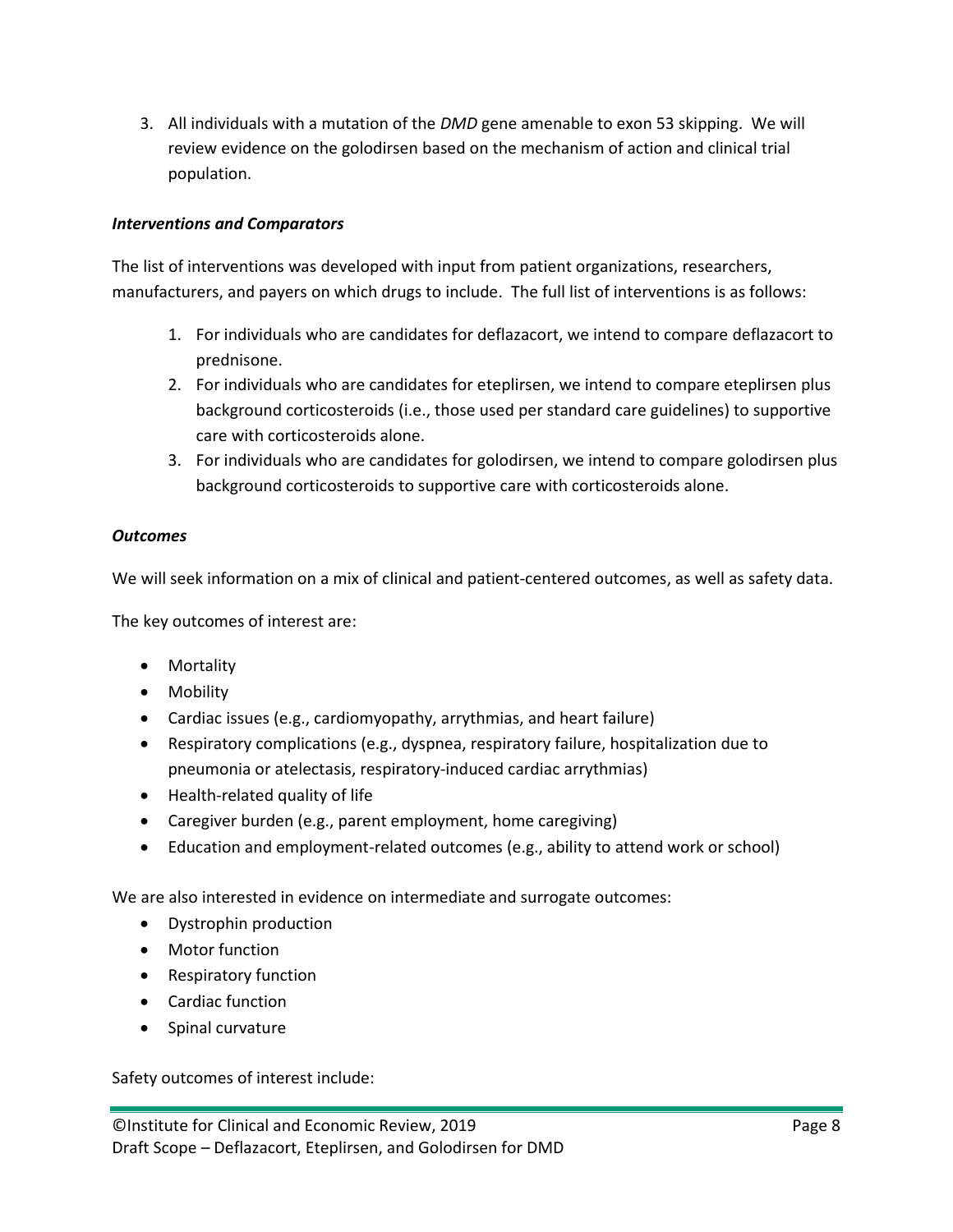- Adverse and serious adverse events
- Serious adverse events leading to discontinuation of drug
- Weight gain
- Incidence of cataracts
- Hirsutism (unwanted hair growth)
- Bone fractures
- Deaths

#### *Timing*

Evidence on intervention effectiveness and harms will be derived from studies of any follow-up duration.

#### *Settings*

All relevant settings will be considered, including inpatient, outpatient/clinic, office, and home settings.

#### **Potential Other Benefits and Contextual Considerations**

Our reviews seek to provide information on potential other benefits offered by deflazacort, eteplirsen, and golodirsen to individual patients, caregivers, the healthcare delivery system, other patients, or the public that would not have been considered as part of the evidence on comparative clinical effectiveness. These elements are listed in Table 1.

ICER encourages stakeholders to provide input on these elements in their public comment submissions.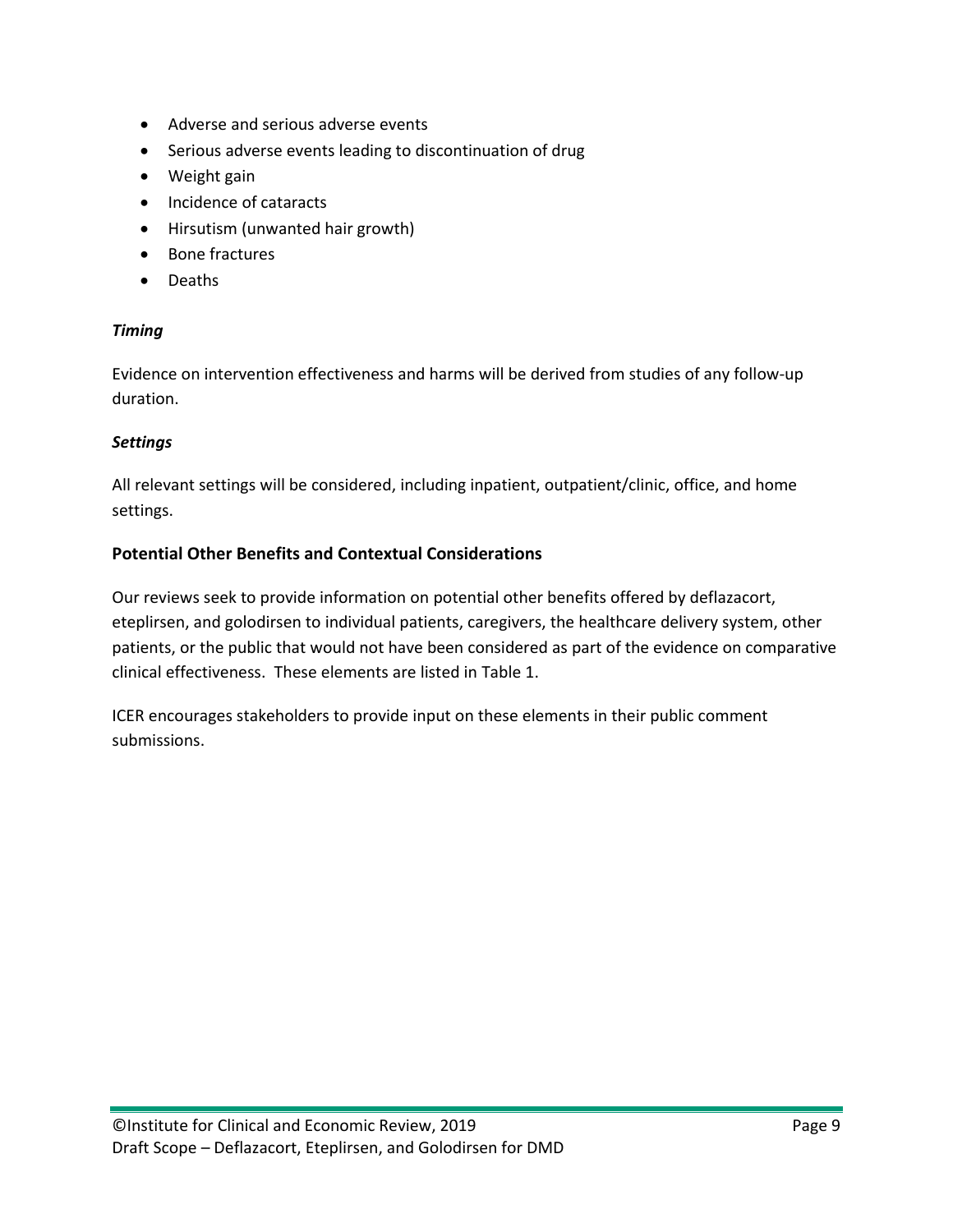#### **Table 1. Potential Other Benefits and Contextual Considerations**

| Table 1. Potential Other Bellefits and Contextual Considerations                                                                                                                                                                                                                                                                                                   |
|--------------------------------------------------------------------------------------------------------------------------------------------------------------------------------------------------------------------------------------------------------------------------------------------------------------------------------------------------------------------|
| <b>Potential Other Benefits</b>                                                                                                                                                                                                                                                                                                                                    |
| This intervention offers reduced complexity that will significantly improve patient outcomes.                                                                                                                                                                                                                                                                      |
| This intervention will reduce important health disparities across racial, ethnic, gender, socio-economic, or regional<br>categories.                                                                                                                                                                                                                               |
| This intervention will significantly reduce caregiver or broader family burden.                                                                                                                                                                                                                                                                                    |
| This intervention offers a novel mechanism of action or approach that will allow successful treatment of many<br>patients for whom other available treatments have failed.                                                                                                                                                                                         |
| This intervention will have a significant impact on improving the patient's ability to return to work and/or their<br>overall productivity.                                                                                                                                                                                                                        |
| This intervention will have a significant positive impact outside the family, including communities.                                                                                                                                                                                                                                                               |
| This intervention will have a significant impact on the entire "infrastructure" of care, including effects on screening<br>for affected patients, on the sensitization of clinicians, and on the dissemination of understanding about the<br>condition, that may revolutionize how patients are cared for in many ways that extend beyond the treatment<br>itself. |
| Other important benefits or disadvantages that should have an important role in judgments of the value of this<br>intervention.                                                                                                                                                                                                                                    |
| <b>Potential Other Contextual Considerations</b>                                                                                                                                                                                                                                                                                                                   |
| This intervention is intended for the care of individuals with a condition of particularly high severity in terms of<br>impact on length of life and/or quality of life.                                                                                                                                                                                           |
| This intervention is intended for the care of individuals with a condition that represents a particularly high lifetime<br>burden of illness.                                                                                                                                                                                                                      |
| This intervention is the first to offer any improvement for patients with this condition.                                                                                                                                                                                                                                                                          |
| Compared to best supportive treatment, there is significant uncertainty about the long-term risk of serious side<br>effects of this intervention.                                                                                                                                                                                                                  |
| Compared to best supportive treatment, there is significant uncertainty about the magnitude or durability of the<br>long-term benefits of this intervention.                                                                                                                                                                                                       |
| There are additional contextual considerations that should have an important role in judgments of the value of this<br>intervention.                                                                                                                                                                                                                               |
| <b>Scope of Comparative Value Analyses</b>                                                                                                                                                                                                                                                                                                                         |

As a complement to the evidence review, we will develop an economic model to assess the lifetime cost-effectiveness of the treatments of interest (i.e., deflazacort, eteplirsen, and golodirsen). Deflazacort will be compared to prednisone, and eteplirsen and golodirsen, each with corticosteroids, will be compared to background corticosteroids alone. The model structure will be based in part on a literature review of prior published model frameworks of DMD.<sup>[34](#page-13-15)</sup> Following the [ICER methodology](https://icer-review.org/wp-content/uploads/2017/11/ICER-Adaptations-of-Value-Framework-for-Rare-Diseases.pdf) for treatments of ultra-rare conditions, we will present a dual base case, including both a health care sector perspective (i.e., focus on direct medical care costs only) and a modified societal perspective (i.e., taking into consideration productivity and caregiver-related costs). The target population will be determined based on the intervention of interest, as described above. Depending on available evidence, the model may consist of one or a combination of two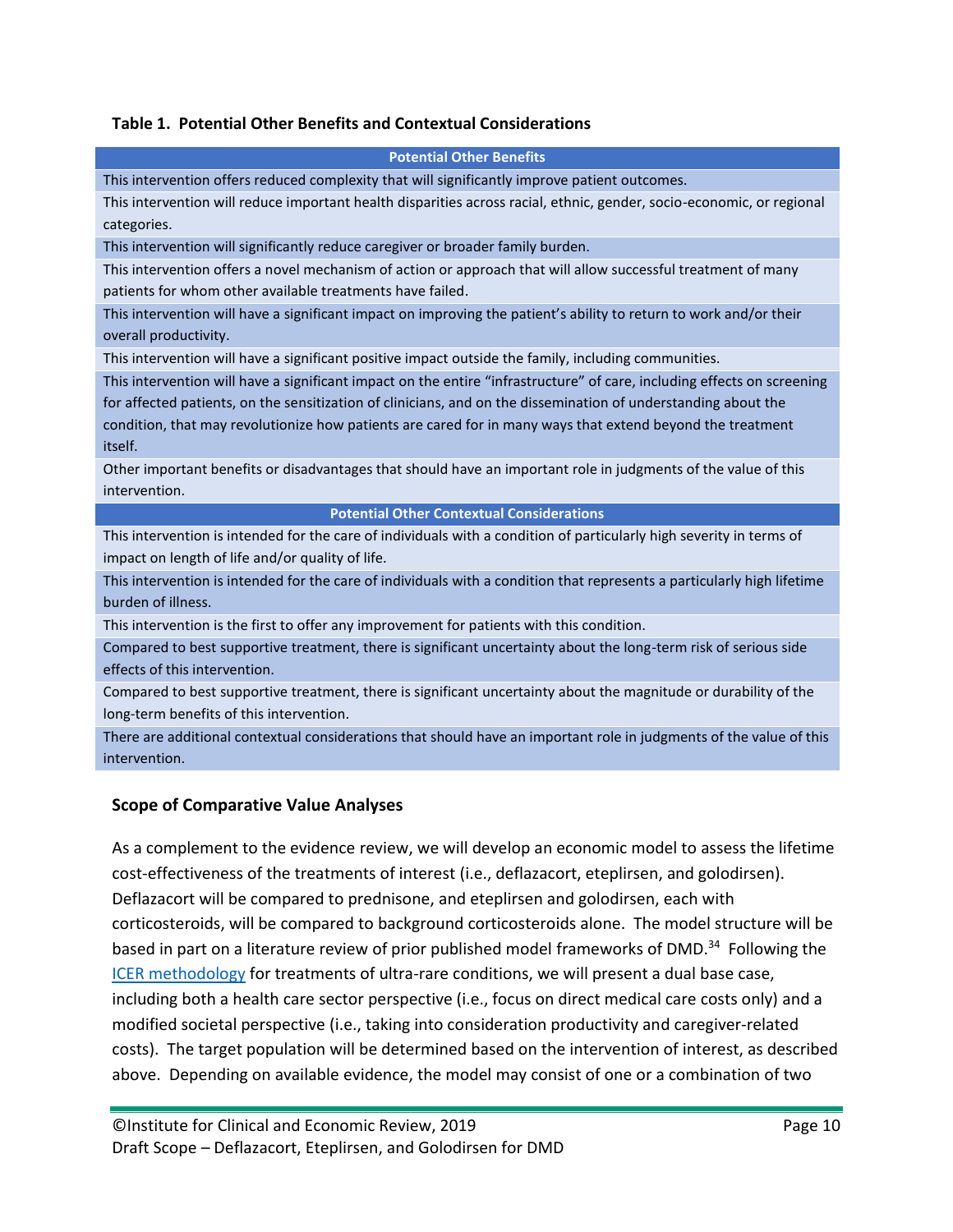basic structures, one with health states including early and late ambulatory, early and late nonambulatory, and death, or another with health states such as no-ventilation support, ventilation support and death, pending data availability. The model will likely be based on annual or biannual cycles over a lifetime time horizon, modeling patients from treatment initiation until death. A 3% annual discount rate will be applied to both costs and outcomes. In addition, cost-effectiveness will be estimated for shorter time horizons (e.g., five years), if deemed relevant. If we find inadequate evidence to populate a model for exon-skipping therapy, then for those therapies where the price is known we will develop a threshold analyses showing the degree of efficacy that would be required to reach standard cost-effectiveness thresholds.

Key model inputs will include clinical transition probabilities between health states, quality of life values, and health care costs. Probabilities, costs, and other inputs will differ to reflect varying effectiveness between interventions. Treatment effectiveness will be estimated using results from clinical trials and other published literature.

Health outcomes and costs will be dependent on time spent in each health state, clinical events, side effects/adverse events (AEs), and direct medical costs. The health outcome of each intervention will be evaluated in terms of life-years and quality-adjusted life years (QALYs) gained. We will also consider available measures of clinical consequences if data permit. Quality of life weights will be applied to each health state, including quality of life decrements for AEs. The model will include direct medical costs, including but not limited to costs related to drug administration, drug monitoring, condition-related care, and serious adverse events. In addition, patient and caregiver time and productivity losses will be included in a separate analysis if available data allow. Relevant pairwise comparisons will be made between treatments, and results will be expressed in terms of the incremental cost per QALY gained and cost per life-year gained. Subgroup analyses will be conducted if adequate data are available.

In separate analyses, we will explore the potential health system budgetary impact of treatment over a five-year time horizon, utilizing published or otherwise publicly-available information on the potential population eligible for treatment and results from the model for treatment costs and cost offsets. This budgetary impact analysis will indicate the relation between treatment prices and level of use for a given potential budget impact, and will allow assessment of any need for managing the cost of such interventions.

More information on ICER's methods for estimating potential budget impact can be found at: [http://icer-review.org/wp-content/uploads/2018/05/ICER-value-framework-v1-21-18.pdf.](http://icer-review.org/wp-content/uploads/2018/05/ICER-value-framework-v1-21-18.pdf)

#### *Identification of Low-Value Services*

As described in its Final Value Assessment Framework for 2017-2019, ICER will now include in its reports information on wasteful or lower-value services in the same clinical area that could be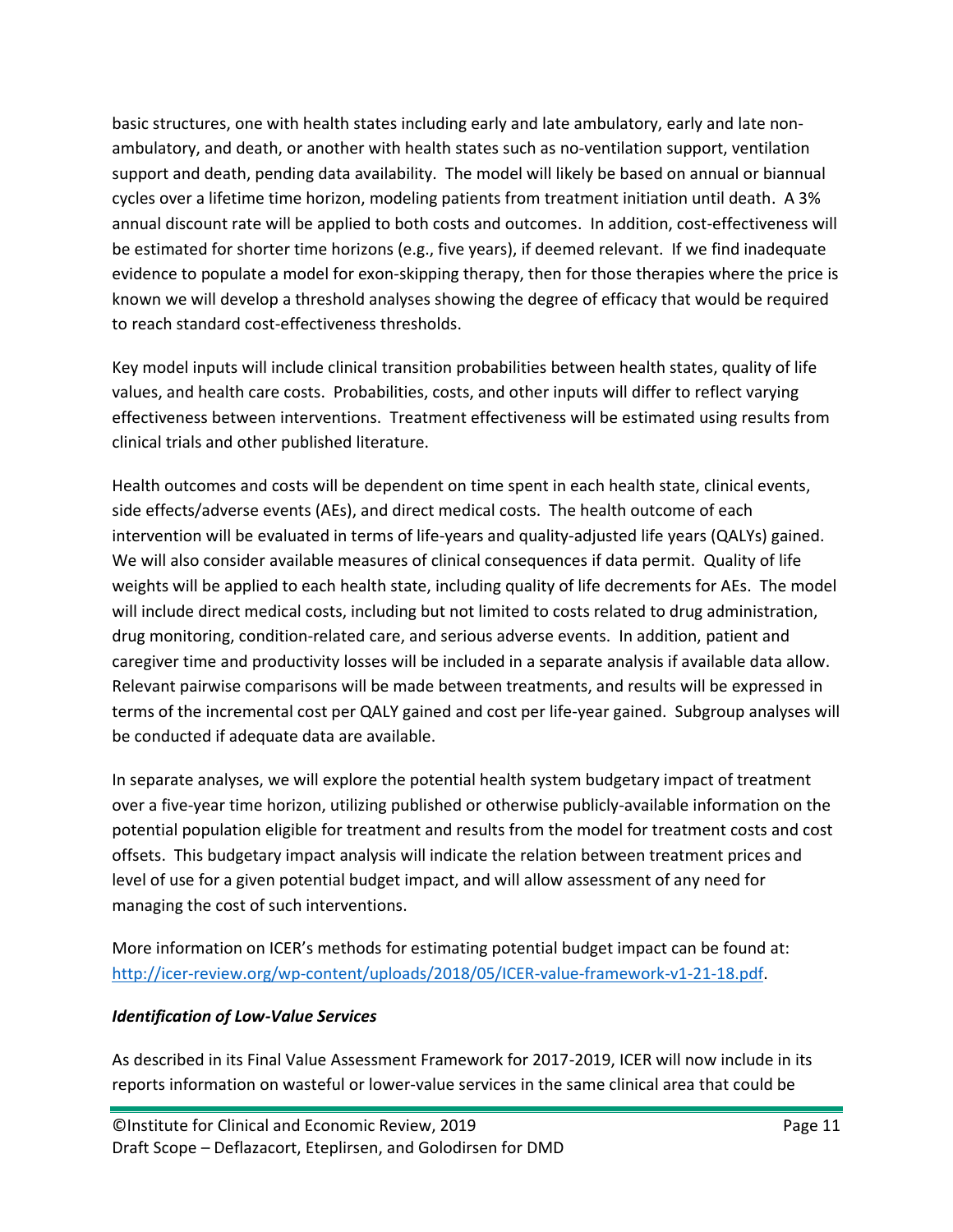reduced or eliminated to create additional resources in health care budgets for higher-value innovative services (for more information, see [https://icer-review.org/material/final-vaf-2017-](https://icer-review.org/material/final-vaf-2017-2019/) [2019/\)](https://icer-review.org/material/final-vaf-2017-2019/). These services are ones that would not be directly affected by DMD treatments (e.g., fewer hospitalizations, ED visits, etc.), as these services will be captured in the economic model. Rather, we are seeking services used in the current management of DMD beyond the potential offsets that arise from a new intervention. ICER encourages all stakeholders to suggest services (including treatments and mechanisms of care) that could be reduced, eliminated, or made more efficient.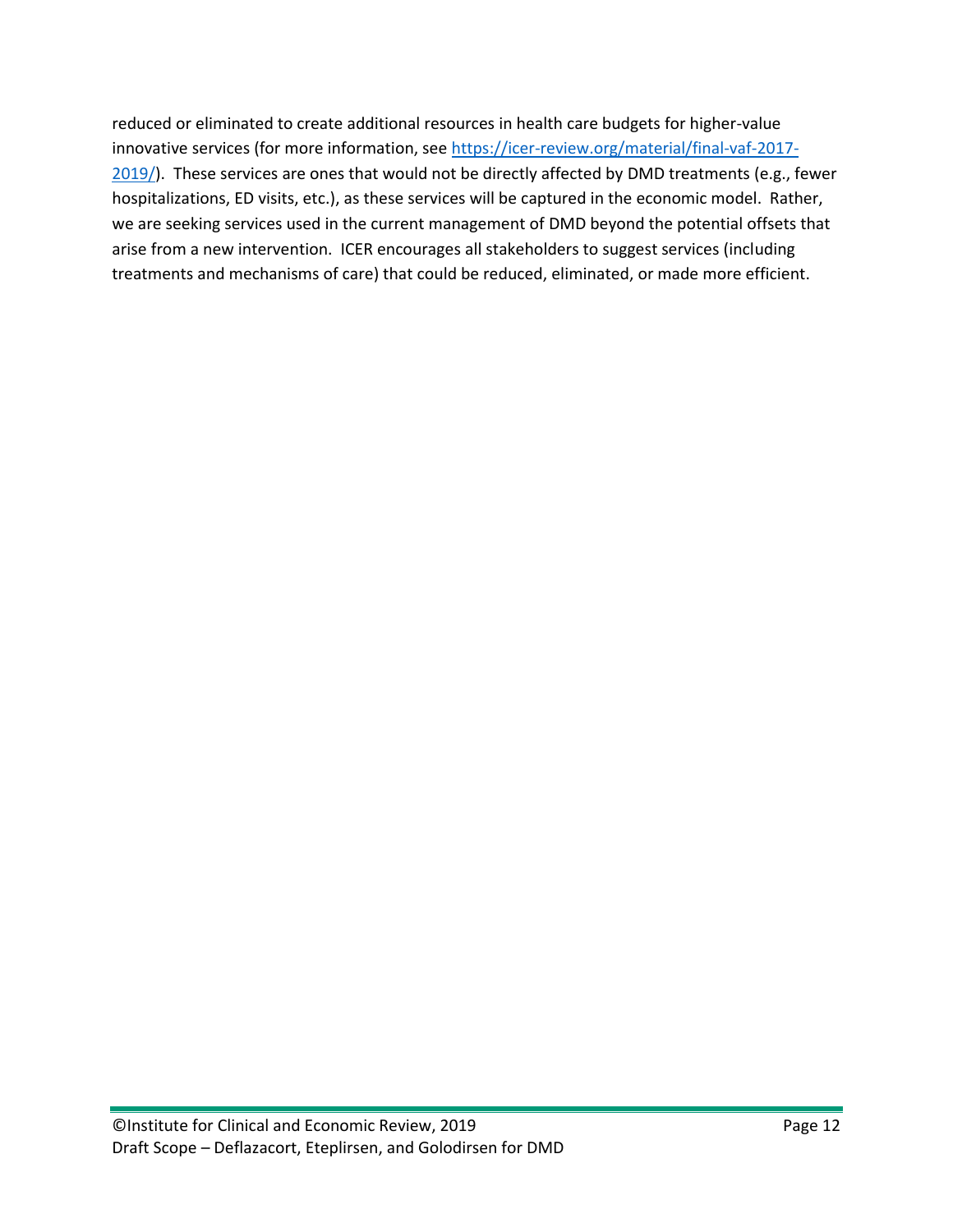## **References**

- <span id="page-12-0"></span>1. Mendell JR, Shilling C, Leslie ND, et al. Evidence-based path to newborn screening for Duchenne muscular dystrophy. *Ann Neurol.* 2012;71(3):304-313.
- <span id="page-12-1"></span>2. Barkhaus PE, Gilchrist JM. Duchenne muscular dystrophy manifesting carriers. *Arch Neurol.*  1989;46(6):673-675.
- <span id="page-12-2"></span>3. Hoffman EP, Fischbeck KH, Brown RH, et al. Characterization of dystrophin in muscle-biopsy specimens from patients with Duchenne's or Becker's muscular dystrophy. *N Engl J Med.*  1988;318(21):1363-1368.
- <span id="page-12-3"></span>4. Birnkrant DJ, Bushby K, Bann CM, et al. Diagnosis and management of Duchenne muscular dystrophy, part 1: diagnosis, and neuromuscular, rehabilitation, endocrine, and gastrointestinal and nutritional management. *Lancet Neurol.* 2018;17(3):251-267.
- <span id="page-12-4"></span>5. Wang RT, Barthelemy F, Martin AS, et al. DMD genotype correlations from the Duchenne Registry: Endogenous exon skipping is a factor in prolonged ambulation for individuals with a defined mutation subtype. *Hum Mutat.* 2018;39(9):1193-1202.
- <span id="page-12-5"></span>6. Koeks Z, Bladen CL, Salgado D, et al. Clinical Outcomes in Duchenne Muscular Dystrophy: A Study of 5345 Patients from the TREAT-NMD DMD Global Database. *J Neuromuscul Dis.*  2017;4(4):293-306.
- <span id="page-12-6"></span>7. Humbertclaude V, Hamroun D, Bezzou K, et al. Motor and respiratory heterogeneity in Duchenne patients: implication for clinical trials. *Eur J Paediatr Neurol.* 2012;16(2):149-160.
- <span id="page-12-7"></span>8. Ryder S, Leadley RM, Armstrong N, et al. The burden, epidemiology, costs and treatment for Duchenne muscular dystrophy: an evidence review. *Orphanet J Rare Dis.* 2017;12(1):79.
- <span id="page-12-8"></span>9. Landfeldt E, Lindgren P, Bell CF, et al. Health-related quality of life in patients with Duchenne muscular dystrophy: a multinational, cross-sectional study. *Dev Med Child Neurol.*  2016;58(5):508-515.
- <span id="page-12-9"></span>10. Wei Y, Speechley K, Campbell C. Health-Related Quality of Life in Children with DuchenneMuscular Dystrophy: A Review. *J Neuromuscul Dis.* 2015;2(3):313-324.
- <span id="page-12-10"></span>11. Lue YJ, Chen SS, Lu YM. Quality of life of patients with Duchenne muscular dystrophy: from adolescence to young men. *Disabil Rehabil.* 2017;39(14):1408-1413.
- <span id="page-12-11"></span>12. Kohler M, Clarenbach CF, Boni L, Brack T, Russi EW, Bloch KE. Quality of life, physical disability, and respiratory impairment in Duchenne muscular dystrophy. *Am J Respir Crit Care Med.*  2005;172(8):1032-1036.
- <span id="page-12-12"></span>13. Landfeldt E, Lindgren P, Bell CF, et al. Quantifying the burden of caregiving in Duchenne muscular dystrophy. *J Neurol.* 2016;263(5):906-915.
- <span id="page-12-13"></span>14. Uttley L, Carlton J, Woods HB, Brazier J. A review of quality of life themes in Duchenne muscular dystrophy for patients and carers. *Health Qual Life Outcomes.* 2018;16(1):237.
- <span id="page-12-14"></span>15. Gloss D, Moxley RT, 3rd, Ashwal S, Oskoui M. Practice guideline update summary: Corticosteroid treatment of Duchenne muscular dystrophy: Report of the Guideline Development Subcommittee of the American Academy of Neurology. *Neurology.* 2016;86(5):465-472.
- <span id="page-12-15"></span>16. Birnkrant DJ, Bushby K, Bann CM, et al. Diagnosis and management of Duchenne muscular dystrophy, part 2: respiratory, cardiac, bone health, and orthopaedic management. *Lancet Neurol.* 2018;17(4):347-361.
- <span id="page-12-16"></span>17. Lebel DE, Corston JA, McAdam LC, Biggar WD, Alman BA. Glucocorticoid treatment for the prevention of scoliosis in children with Duchenne muscular dystrophy: long-term follow-up. *J Bone Joint Surg Am.* 2013;95(12):1057-1061.
- <span id="page-12-17"></span>18. Alman BA, Raza SN, Biggar WD. Steroid treatment and the development of scoliosis in males with duchenne muscular dystrophy. *J Bone Joint Surg Am.* 2004;86-A(3):519-524.